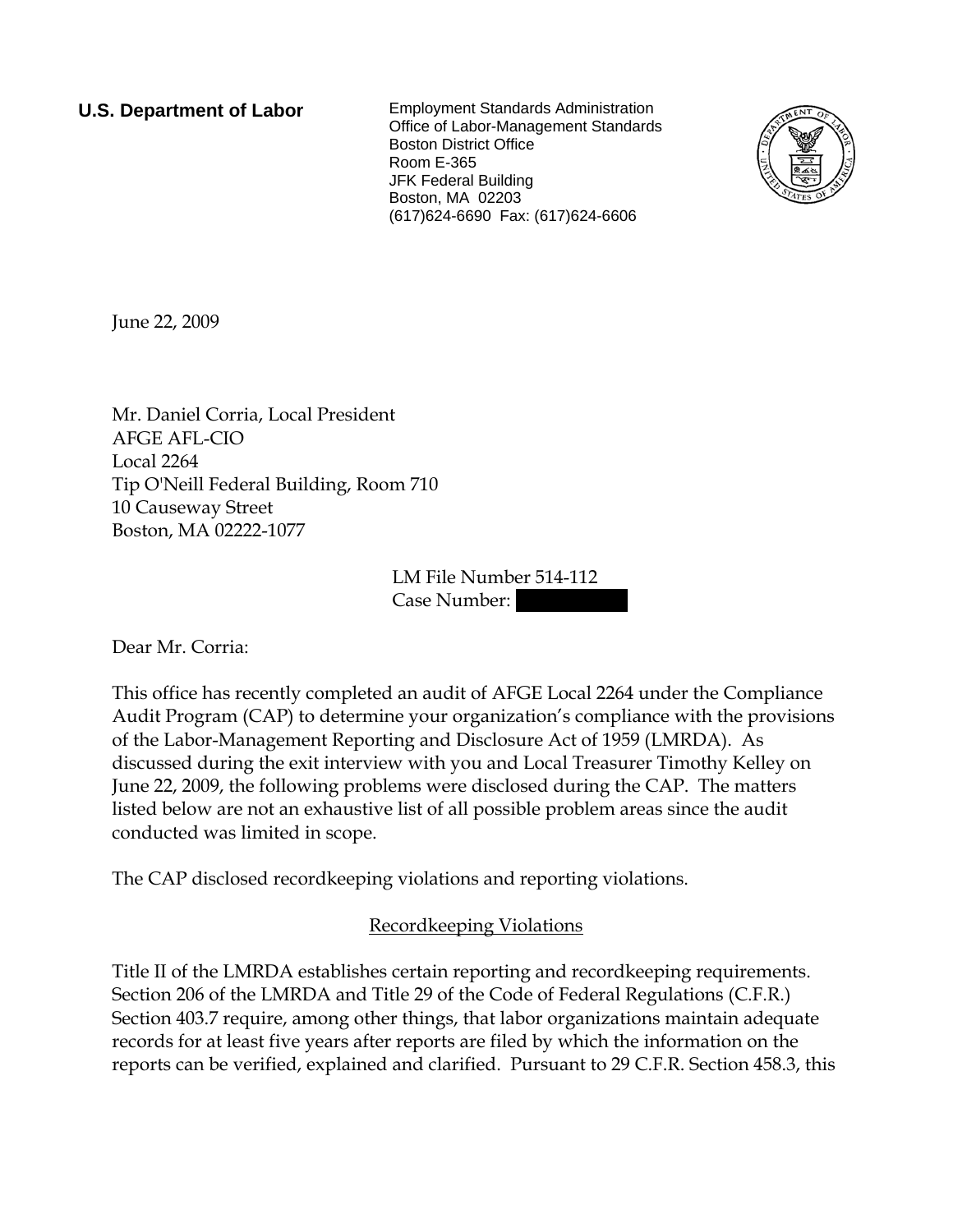Mr. Daniel Corria June 22, 2009 Page 2 of 4

recordkeeping provision of the LMRDA applies to labor organizations subject to the requirements of the Civil Service Reform Act of 1978 (CSRA) as well. Therefore, as a general rule, labor organization must retain all records used or received in the course of union business.

For disbursements, this includes not only original bills, invoices, receipts, vouchers, and applicable resolutions, but also documentation showing the nature of the union business requiring the disbursement, the goods or services received, and the identity of the recipient(s) of the goods or services. In most instances, this documentation requirement can be satisfied with a sufficiently descriptive expense receipt or invoice. If an expense receipt is not sufficiently descriptive, a union officer or employee should write a note on it providing the additional information. For money it receives, the labor organization must keep at least one record showing the date, amount, purpose, and source of that money. The labor organization must also retain bank records for all accounts.

The audit of Local 2264's 2007 records revealed the following recordkeeping violations:

1. Other Expenses

Local 2264 did not retain adequate documentation for local expenses totaling at least \$290. These expenses included a conference registration fee for AFGE steward's training and pizza purchased for a local membership meeting.

As previously noted above, labor organizations must retain original receipts, bills, and vouchers for all disbursements. The president and treasurer (or corresponding principal officers) of your union, who are required to sign your union's LM report, are responsible for properly maintaining union records.

2. Receipt Dates not Recorded

Entries in Local 2264's general ledger reflect the date the union deposited money, but not the date money was received. Union receipts records must show the date of receipt. The date of receipt is required to verify, explain, or clarify amounts required to be reported in Statement B (Receipts and Disbursements) of the LM-3. The LM-3 instructions for Statement B state that the labor organization must record receipts when it actually receives money and disbursements when it actually pays out money. Failure to record the date money was received could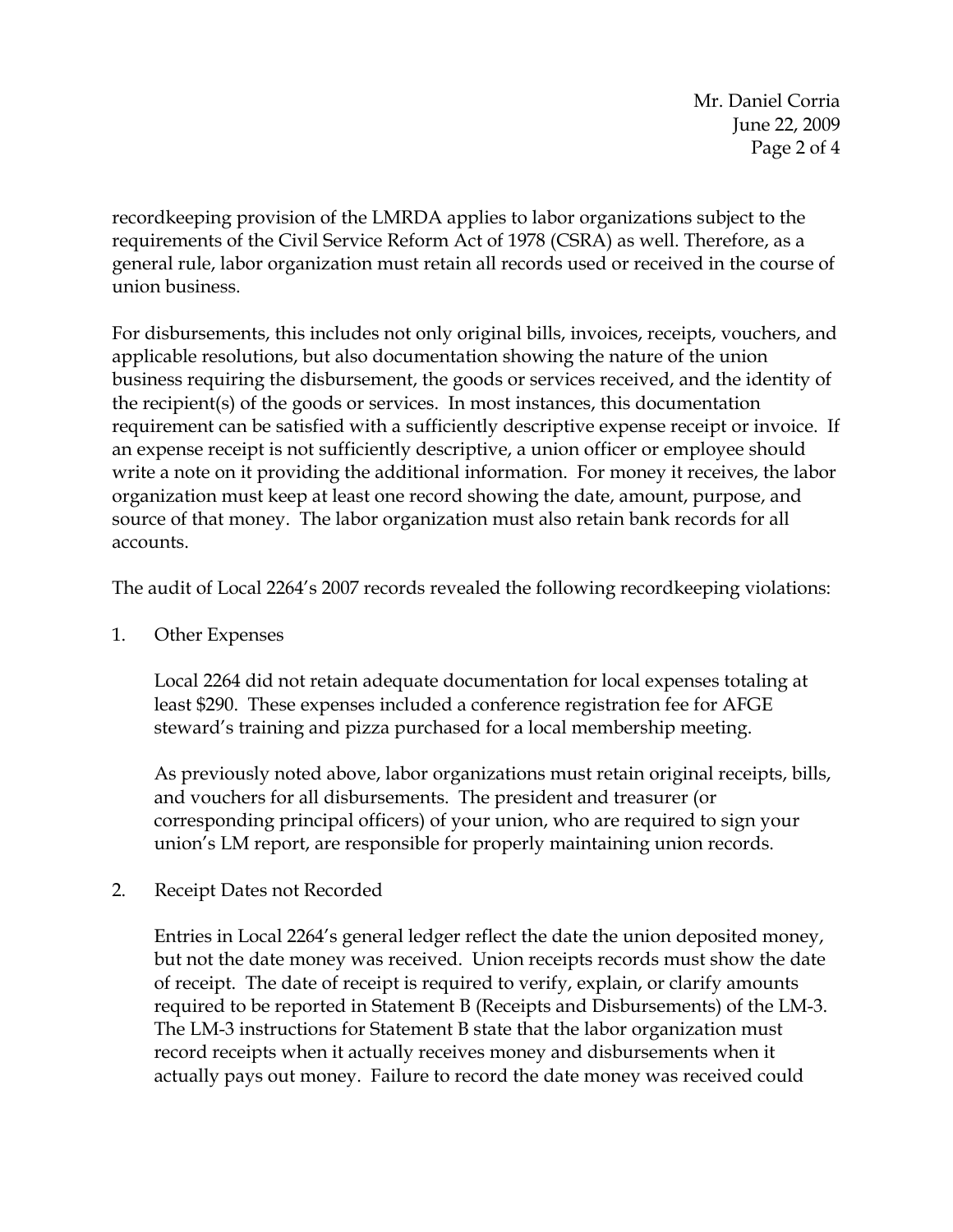Mr. Daniel Corria June 22, 2009 Page 3 of 4

result in the union reporting some receipts for a different year than when it actually received them.

Based on your assurance that Local 2264 will retain adequate documentation in the future, OLMS will take no further enforcement action at this time regarding the above violations.

## Reporting Violations

Pursuant to 29 C.F.R., Section 458.3, the reporting requirement under 29 C.F.R. Section 403.2 (see Section 201(b) of the Labor-Management Reporting and Disclosure Act (LMRDA)) is made applicable to labor organizations subject to the requirements of the CSRA. This provision requires labor organizations to file annual financial reports that accurately disclose their financial condition and operations. The audit disclosed a violation of this requirement. The Labor Organization Annual Report (Form LM-3) filed by Local 2264 for fiscal year ending December 31, 2007, was deficient in that:

Failure to File Bylaws

Pursuant to 29 C.F.R. Section 458.3, the requirement under 29 C.F.R. Section 402.4 implementing LMRDA Section 201(a) is made applicable to labor organizations subject to the requirements of the CSRA. This provision requires labor organizations to file copies of any revised constitution and bylaws when it files its annual financial report. The audit disclosed a violation of this requirement. Local 2264 amended its constitution and bylaws in 2003, but did not file the required copies with its LM report for that year. Local 2264 has now filed a copy of its constitution and bylaws.

I am not requiring that Local 2264 file an amended LM report for 2007 to correct the deficient items, but Local 2264 has agreed to properly report the deficient items on all future reports it files with OLMS.